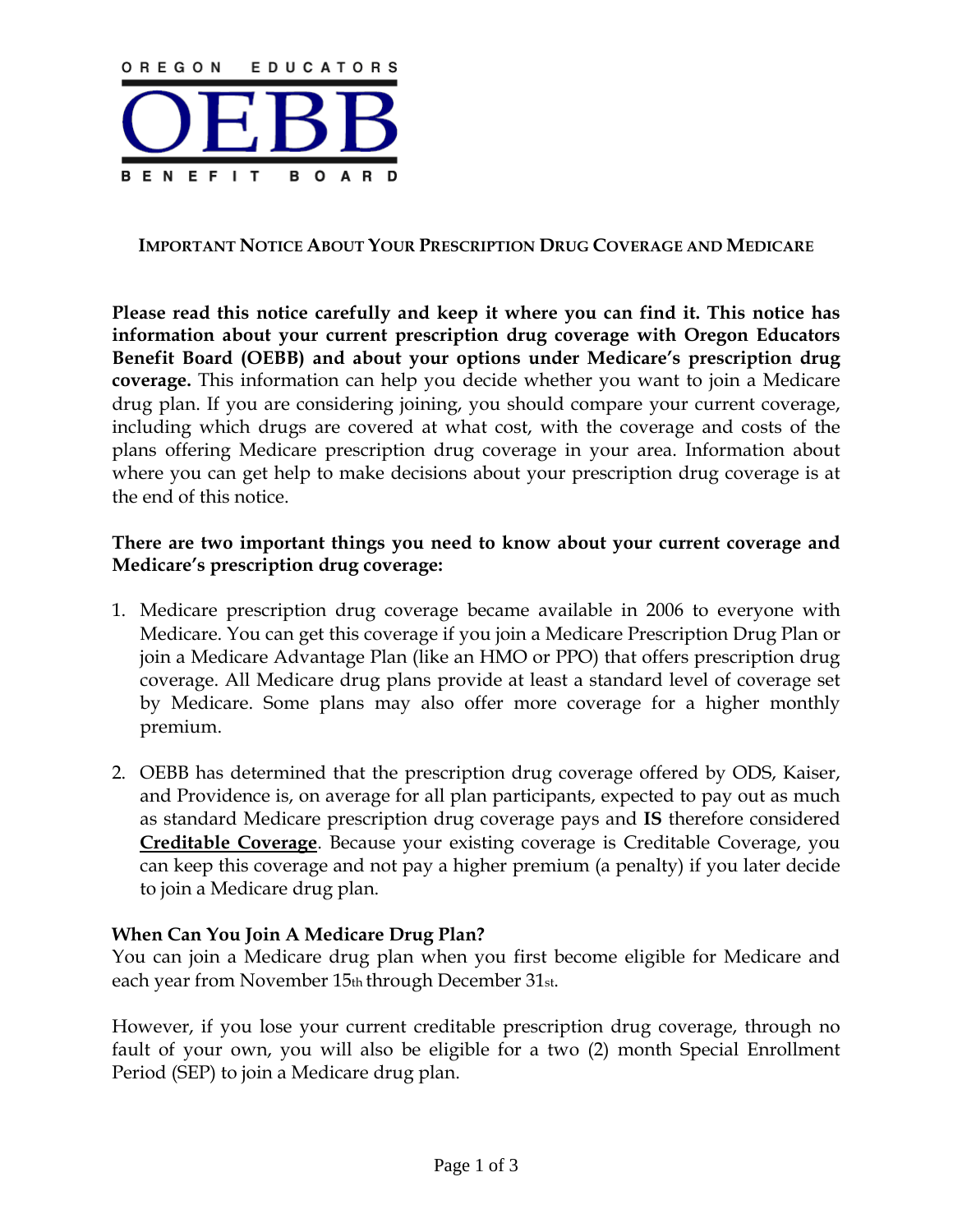# **What Happens To Your Current Coverage If You Decide to Join A Medicare Drug Plan?**

If you decide to join a Medicare drug plan, your current OEBB coverage could be affected. If you are a Medicare-eligible active employee or a Medicare-eligible dependent of an active employee, you can keep the OEBB coverage even if you elect Part D and your OEBB plan will coordinate with Part D coverage. If you are a Medicareeligible early retiree or a Medicare-eligible dependent of an early retiree, your OEBB medical and pharmacy coverage will terminate on the last day of the month prior to your 65th birthday, or the month before you become Medicare-eligible. If you decide to join a Medicare drug plan and drop your current OEBB coverage, be aware that you and your dependents may not be able to re-enroll in OEBB coverage in the future.

# **When Will You Pay A Higher Premium (Penalty) To Join A Medicare Drug Plan?**

You should also know that if you drop or lose your current coverage with OEBB and don't join a Medicare drug plan within 63 continuous days after your current coverage ends, you may pay a higher premium (a penalty) to join a Medicare drug plan later. If you go 63 continuous days or longer without creditable prescription drug coverage, your monthly premium may go up by at least 1 percent of the Medicare base beneficiary premium per month for every month that you did not have that coverage. For example, if you go nineteen months without creditable coverage, your premium may be at least 19 percent higher than the Medicare base beneficiary premium. You may have to pay this higher premium (a penalty) as long as you have Medicare prescription drug coverage. In addition, you may have to wait until the following November to join.

# **For more information on this notice or your current prescription drug coverage…**

Contact OEBB at 1-888-4My-OEBB (1-888-469-6322)

**NOTE:** You will receive this notice each year before the next period you can join a Medicare drug plan and/or if your coverage through OEBB changes. You also may request a copy of this notice at any time.

### **For more information on your options under Medicare prescription drug coverage…**

More detailed information about Medicare plans that offer prescription drug coverage is in the "Medicare & You" handbook. You'll get a copy of the handbook in the mail every year from Medicare. You may also be contacted directly by Medicare drug plans. For more information about Medicare prescription drug coverage:

- 9 Visit [www.medicare.gov](http://www.medicare.gov/)
- $\checkmark$  Call your State Health Insurance Assistance Program (see the inside back cover of your copy of the "Medicare & You" handbook for their telephone number) for personalized help
- $\checkmark$  Call 1-800-MEDICARE (1-800-633-4227). TTY users should call 1-877-486-2048. If you have limited income and resources, extra help paying for Medicare prescription drug coverage is available. For information about this extra help, visit Social Security on the web at www.socialsecurity.gov, or call them at 1-800-772-1213 (TTY 1-800-325-0778).